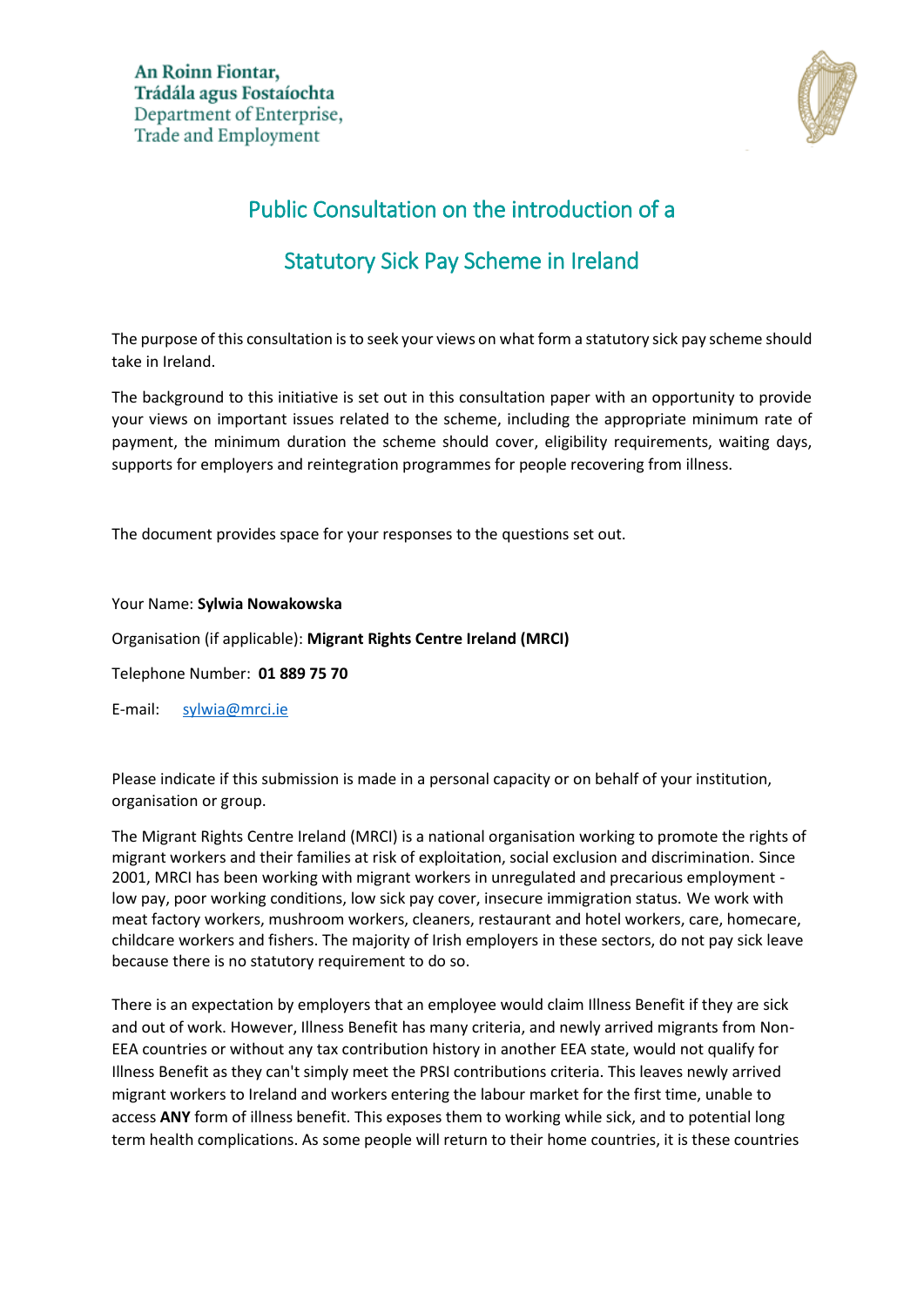who will have to foot the bill for long-term illness, or in cases where healthcare is limited, life expectancy could be reduced.

This submission makes reference workers in the agri-food sector (meat processing, mushrooms, fruit and fishers), care workers including homecare, hospitality and cleaning.

Respondents are requested to make their submissions by e-mail to:

#### [statutorysickpayconsultation@enterprise.gov.ie](mailto:statutorysickpayconsultation@enterprise.gov.ie)

#### **The closing date for submissions is Friday 18th December 2020.**

For telephone queries please contact Chris Byrne at 087 4093817

#### **Background**

The Tánaiste and Minister for Enterprise, Trade and Employment, Leo Varadkar, T.D., has committed to the establishment of a statutory sick pay scheme to bring Ireland in line with other OECD countries. This will build on the improved social protections for workers over the last five years, including paternity benefit, parental leave benefit and the extension of social insurance benefits to the self-employed and those in the gig economy.

The Government recognises that this has been a very difficult year for employers, with ongoing Covid-19 restrictions and Brexit looming on the horizon. The intention is to develop a scheme that is fair and affordable and that does not place an undue burden of costs on employers.

The Tánaiste is committed to publishing the general scheme of a Bill by March 2021, with a view to having the Bill enacted in the second quarter of 2021 and up and running before the end of the year.

The scheme will be developed in close consultation with all relevant stakeholders, to include unions, employers, employees and other Government Departments and bodies. Engagement has already commenced with the social partners through the Labour Employer Economic Forum (LEEF) subgroup on employment regulation and legislation and now the Department would like to hear your views.

### Definitions and how they apply to Ireland

- *Sick leave* concerns the right to be absent from work during sickness and return to one's job when recovered. There is no provision in law for entitlement to sick leave in Ireland – any sick leave entitlement is set out in the contract of employment. Collective bargaining has of course achieved sick leave safety nets for very many workers in Ireland.
- A *sickness benefit* is provided by the social protection system and is paid as a fixed rate of previous earnings, or a flat-rate amount. This is called Illness Benefit in Ireland and is based on Pay Related Social Insurance (PRSI) contributions.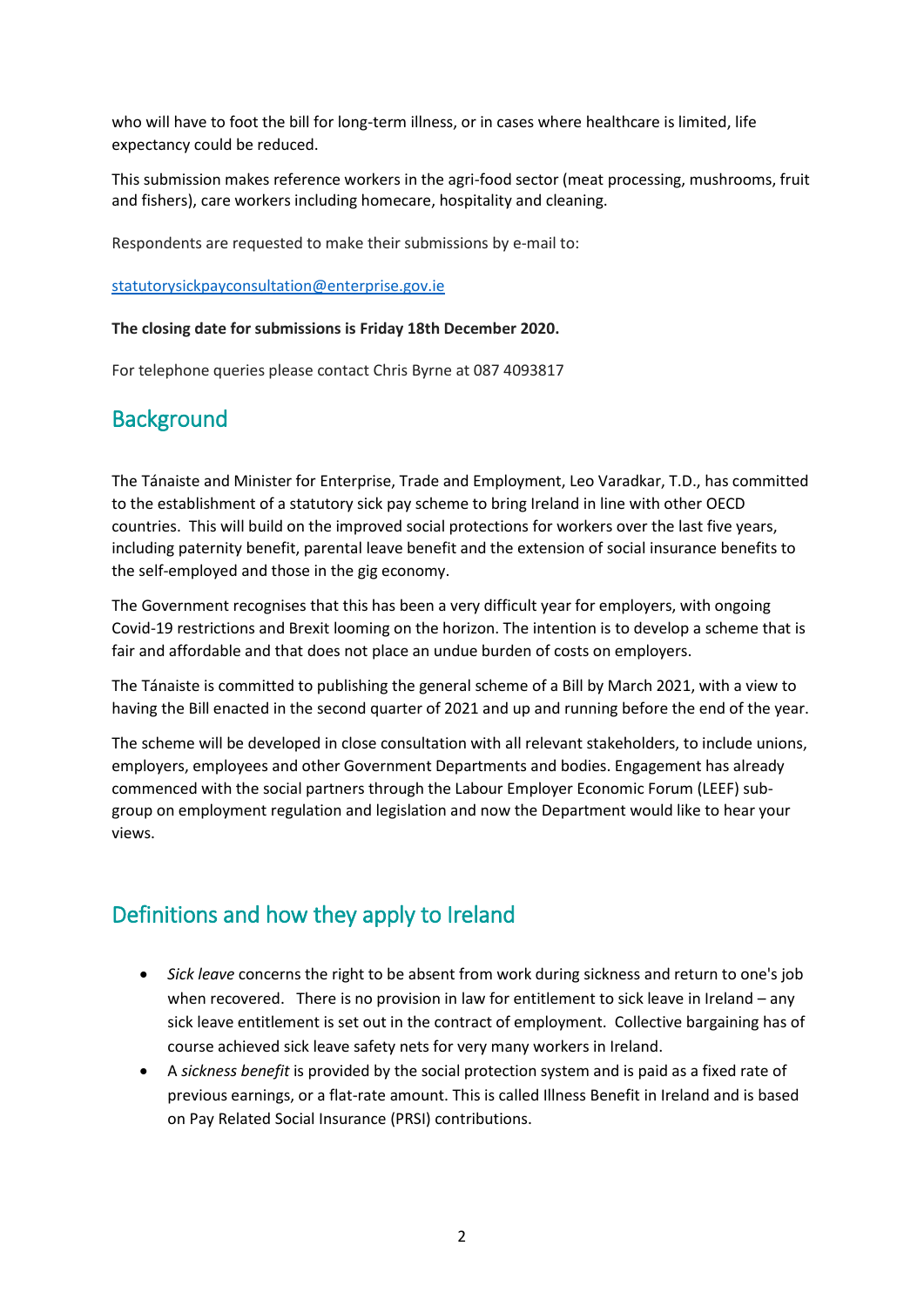- *Sick pay* is the continued, time limited, payment of (part of) the worker's salary by the employer during a period of sickness. It should be seen in the context of the contract of employment between employer and employee.
	- In Ireland employers may provide for sick pay as part of the contract of employment.
- *Statutory sick pay* is the money that an employer must by law pay to an employee who is unable to work because of illness.

#### Current Supports

There is no statutory sick pay (SSP) in Ireland, however many employers provide sick pay during illness without any statutory obligation to do so. Illness benefit is a short-term payment in Ireland made to insured contributors who are unable to work due to illness. Current arrangements provide that payment of illness benefit begins from the seventh day of the illness. No payment is made for the first six days, known as "waiting days" (the number of waiting days will reduce to three days as part of measures introduced under Budget 2021). Waiting days have been a long-standing feature of the social insurance system and are a feature of social security schemes in other countries also.

Illness Benefit entitlement continues as long as a person is unfit for work, subject to a maximum of two years, provided that they have at least 260 weeks' PRSI contributions paid. If they have an entitlement but have fewer than 260 paid contributions, Illness Benefit ceases after 52 weeks. If a worker is receiving sick pay from an employer, he or she may be required to sign over any illness benefit to the employer.

The Illness Benefit scheme was temporarily enhanced to deal with the circumstances presented by the Covid-19 pandemic. The goal is to support people to not attend work by protecting their income, addressing their financial concerns when they should be in isolation. Significantly, there are no waiting days associated with the enhanced illness benefit, so the payment from the first day of illness allows them to comply with medical advice to self-isolate to mitigate the spread of the disease, while having their income protected. The payment is made for a maximum period of 2 weeks where a person is a probable source of infection of Covid-19 and up to 10 weeks where a person has been diagnosed with Covid-19.

The rate of the enhanced Illness Benefit payment for Covid-19 is €350 per week, with additional payments possible in respect of a qualified adult and qualified children. However, even the enhanced Illness Benefit payment is less than many people earn in work and there can be a reduction in income while sick.

#### Statutory Sick Pay in other EU Member States

Almost all EU Member States have legislation in place to implement statutory sick pay. Ireland is in a minority of countries with no provision for statutory sick pay.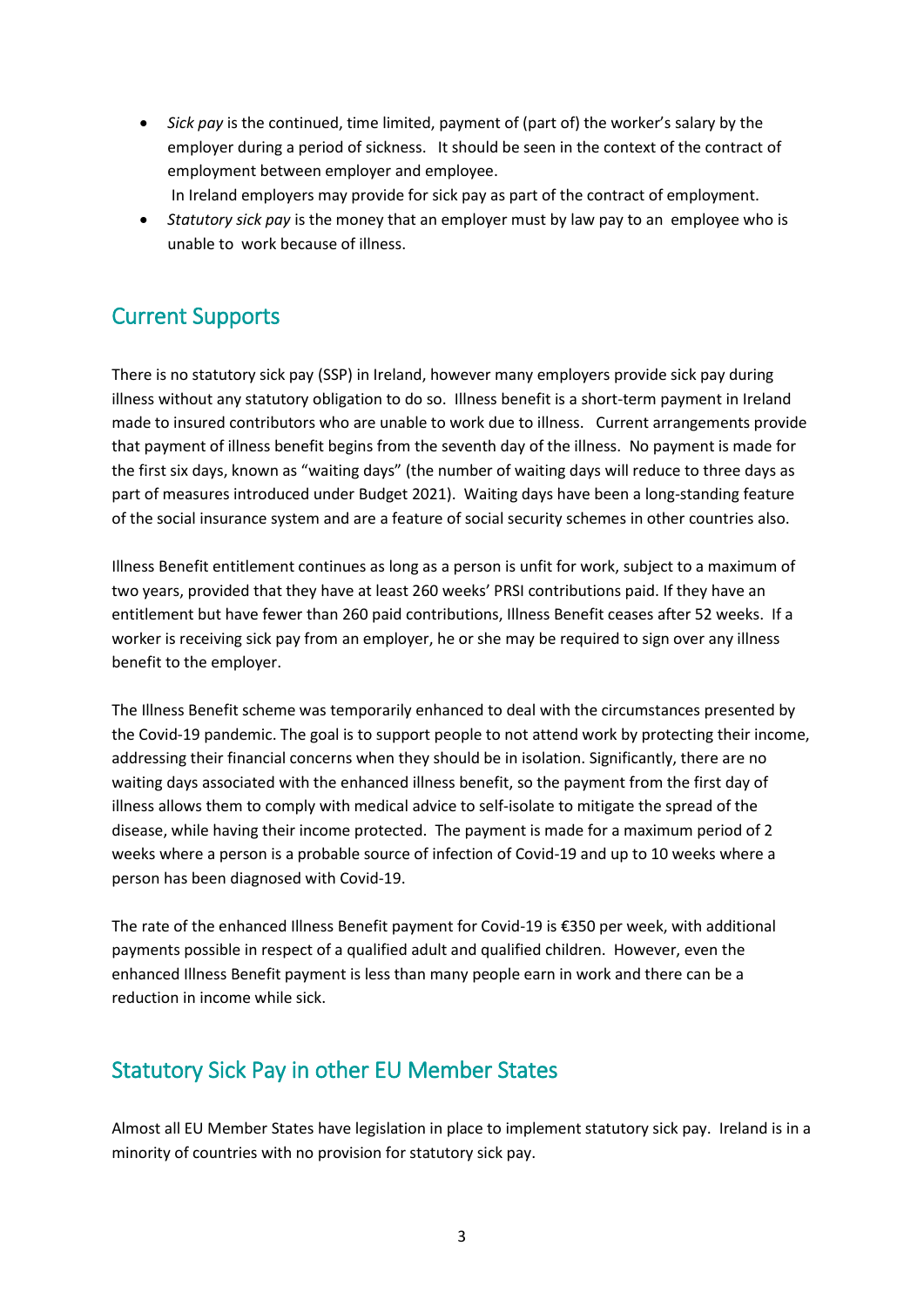In most countries, employees may by law, collective agreement or at the discretion of the employer, be entitled to sick pay, either for an initial shorter period of absence or for the entire duration of sick leave. Most EU Member States provide a double payment arrangement, with a period paid by the employer (in full or in part) followed by benefits paid by the social protection system. Where sick pay is only for an initial shorter period of absence, it is usually followed by sickness benefit for the entire duration of sick leave.

#### *Statutory Sick Pay in Summary:*

- 21 out of 28 countries have statutory sick pay
- 4 countries have some circumstances where sick pay is paid by the employer.
- 3 countries including Ireland have no statutory sick pay.
- In most of the countries, beneficiaries do not pay social security contributions while on sick pay or sickness benefits.
- Some countries provide for a maximum period of 2 weeks' sick pay while others provide much longer periods of sick pay. This can be more than a month in Austria (6 to 12 weeks), Croatia (42 weeks), Italy (max 180 days), Luxembourg (77 days), Poland (33 days) and the Netherlands (104 weeks maximum). In the UK, Statutory Sick Pay is paid by the employer in case of sickness for at least 4 consecutive days up to a maximum of 28 weeks.
- In most of the countries the amount of the statutory sick pay is calculated as a percentage (a compensation rate) of the gross wage (daily or monthly) and varies from 25% to 100%.

### Other Important Points to Consider

- 1. The introduction of statutory sick pay scheme (SSP) would be a positive step in Ireland, bringing us into line with all other EU countries.
- 2. Many employees already have an entitlement to sick leave (paid or unpaid) included in their contracts of employment.
- 3. It would give some protection to the most vulnerable employees in low-paid and precarious employments who are less likely to have a sick pay scheme provided by their employer.
- 4. OECD research suggests that increasing the role of employers in relation to sick pay also serves to stimulate a greater focus within companies, and indeed public sector bodies, on absentee management (e.g. absentee rates in the Netherlands dropped from 10% to 4% in the period following the introduction of SSP). Statutory sick pay would engage employers more directly in the management of sick leave and create an incentive for them to engage in return to work planning with their employees.
- 5. The experience of other countries is that the longer the period of sick pay, the more employers engage; and also, the more they make efforts to improve health and safety in the workplace in an attempt to reduce levels of staff sick leave.
- 6. From a competitiveness perspective, there are benefits from removing an implicit incentive for a sick person to work to ensure that they continue to be paid. Labour market policies like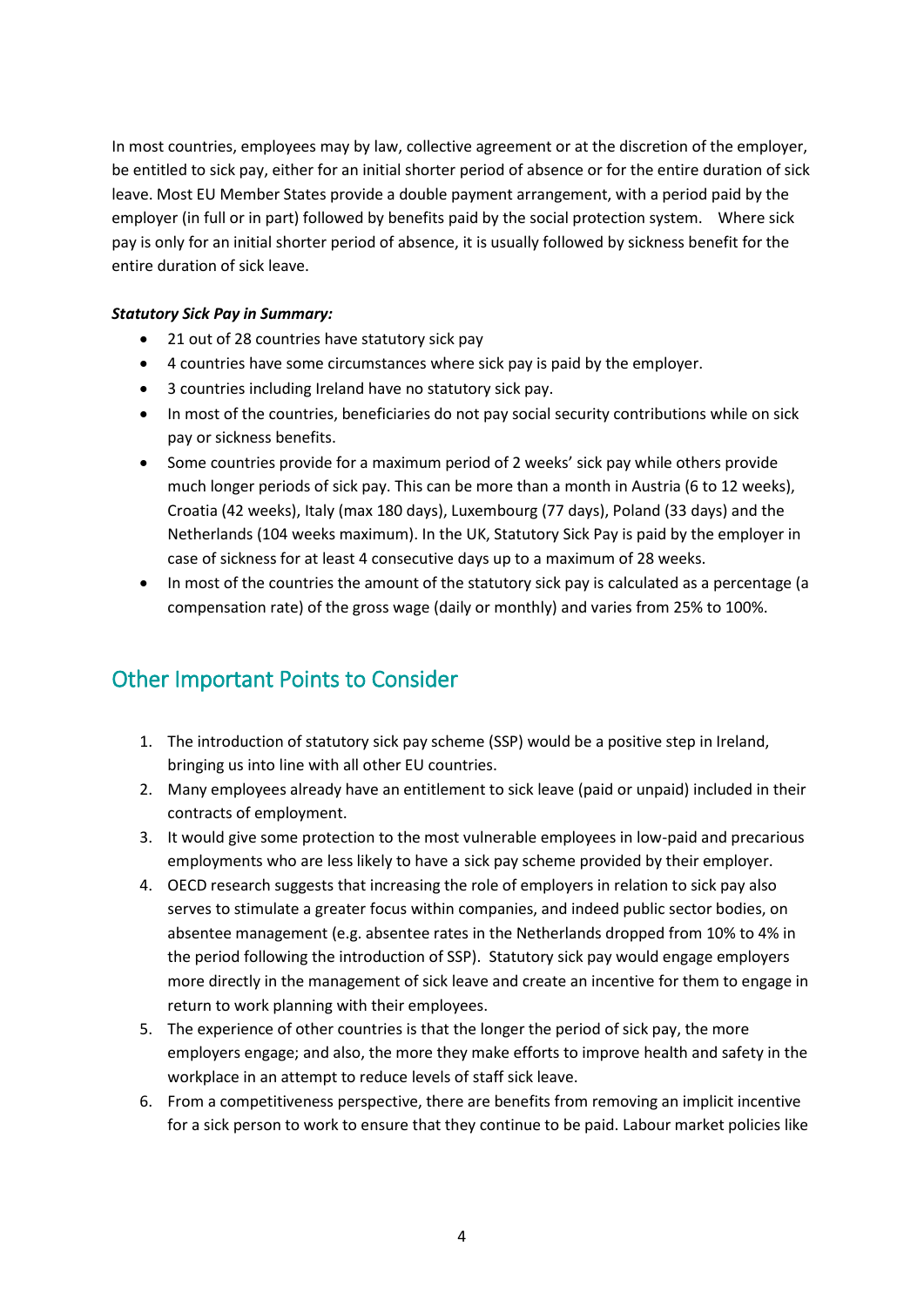this would likely improve healthcare outcomes and make Ireland a more attractive place to live and work.

- 7. The Government recognises that many businesses have faced an extremely difficult year with ongoing closures due to Covid-19 restrictions, Brexit is also on the horizon and it is the intention that a Statutory Sick Pay Scheme will be fair and affordable for employers.
- 8. It is acknowledged that it would impose additional costs on employers and introduce more complexity in the regulatory environment for employers, particularly for those firms which did not already operate a sick pay scheme.
- 9. There are potential additional costs for firms or industries with a higher incidence of absenteeism.
- 10. The cost of SSP will depend on the rate of sick pay mandated and the duration for which it is mandated.
- 11. SSP is a break from the voluntary terms and conditions that many employers afford their employees in contracts of employment. SSP is intended as a floor rather than ceiling and the scheme is not intended to override sick pay terms in the context of collective agreements or contracts of employment that may be more favourable.

# Publication of Submissions and Freedom of Information

Any personal information, which you volunteer to this Department, will be treated with the highest standards of security and confidentiality, strictly in accordance with the Data Protection Acts 1988 and 2018. However, please note the following:

- The information provided in the submission form will be shared with relevant Government Departments and State organisations during the review process.
- The Department will publish the outcome of the reviews and the submissions received under this consultation on its website, and
- as information received by the Department is subject to the Freedom of Information Act, such information may be considered for possible release under the FOI Act. The Department will consult with you regarding such information before making a decision should it be required to disclose it.
- If you wish to submit information that you consider commercially sensitive, please identify that information in your submission and give reasons for considering it commercially sensitive.

#### **Note regarding responses:**

**Respondents are encouraged to keep their responses within the box accompanying each question. Please answer any questions that are relevant to you or your organisation.**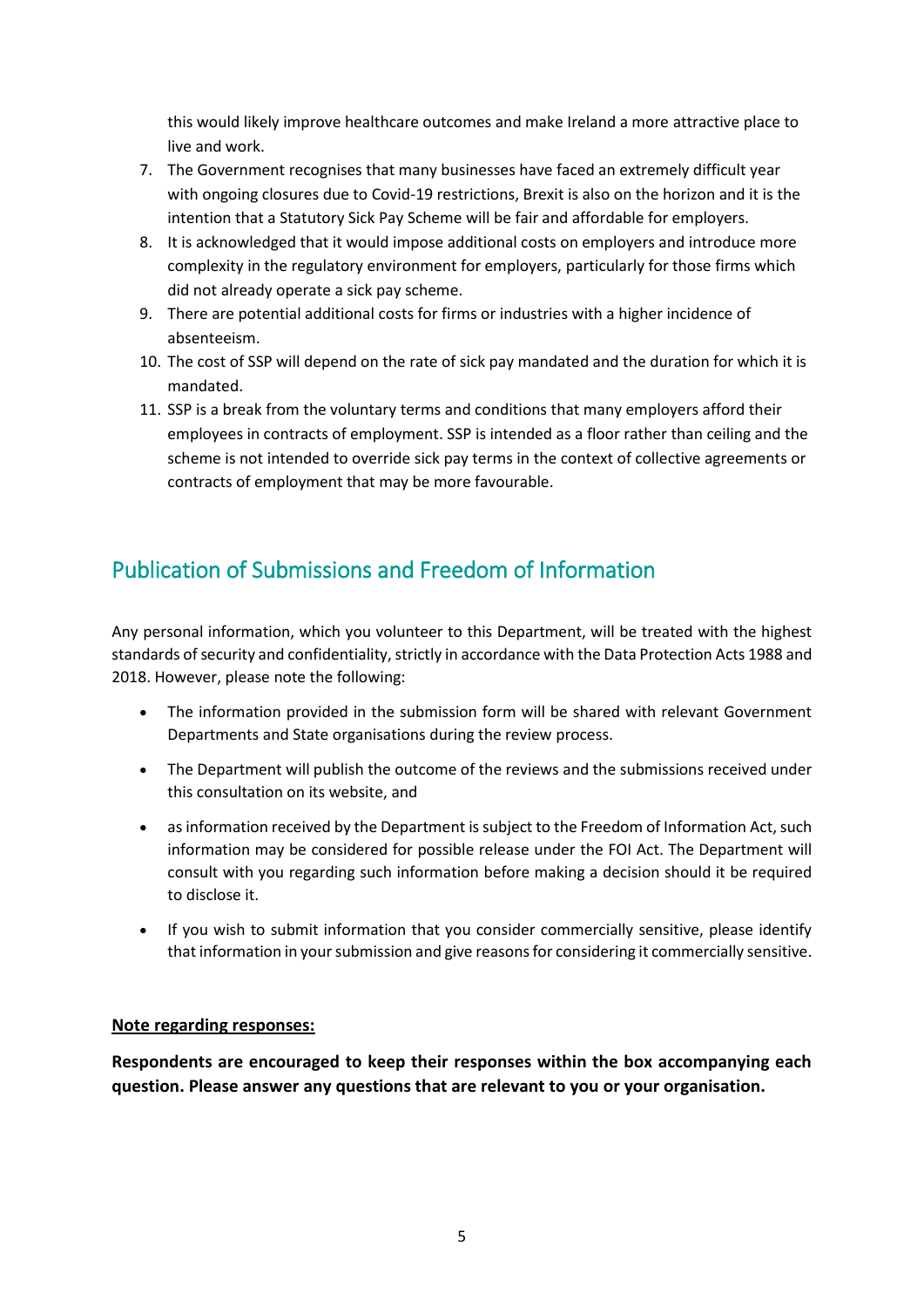# Question 1: Minimum rate of payment

What is a suitable and appropriate minimum rate of payment? The introduction of statutory sick pay will require regulation around the rate that an employer pays their employees under the scheme. Options to consider in this regard include:

- 1. A fixed minimum rate of payment that would apply to employees.
- 2. A fixed percentage of an employee's weekly earnings. The same percentage rate would be fixed for all employees, but the actual rate of payment received would then vary based on an employee's earnings. (Amongst other EU member states who use this system the percentage can range from 25-100%)
- 3. A payment rate based on the current illness benefit rates, potentially with increases for adult or child dependents.
- 4. A payment rate that is tapered in line with different income bands.

The Migrant Rights Centre Ireland (MRCI) would be in favour of introducing a fixed percentage of an employee's weekly earnings. The same percentage rate would be fixed for all employees, but the actual rate of payment received would vary based on an employee's earnings – see below. Employees would be in receipt of Illness Benefit (IB) and an employee that is receiving IB should sign it over to the employer. Employee's social security contributions while on sick pay or IB should be credited to them. Employees should be certified by a medical professional or medical body to be eligible for SSP.

Payment should be made at;

- 100% of wages for a period up to 6 weeks or full amount of IB (whichever is greater)
- 80% of wages for a period from 6 up to 8 weeks or full amount of IB (whichever is greater)
- 70% of wages for a period from 8 up to 12 weeks or full amount of IB (whichever is greater)
- 60% of wages for a period from 12 to 26 weeks or full amount of IB (whichever is greater)
- Workers absent from work more than 26 weeks due to illness, to receive IB payment for minimum period of 1 year up to 2 years regardless number of PRSI contributions made – this is to protect seasonal workers, newly arrived migrants worker, people entering the labour market for the first time.

There is an inherit problem with the criteria for accessing IB. This disproportionally affects newly arrived migrant workers and people entering the labour market for the first time. This can have a multiplier effect for low income households, single income households working in low paid work, where savings do not exist, forcing people into the SWA system and in some cases depended on exceptional needs payments, with its own sets of criteria.

MRCI recommends that workers do not fall below a Minimum Essential Standard of Living (MESL) threshold. This means that as the SSP tapers off after 26 weeks, that illness benefit provides an adequate income for people and takes into account family and dependent circumstances.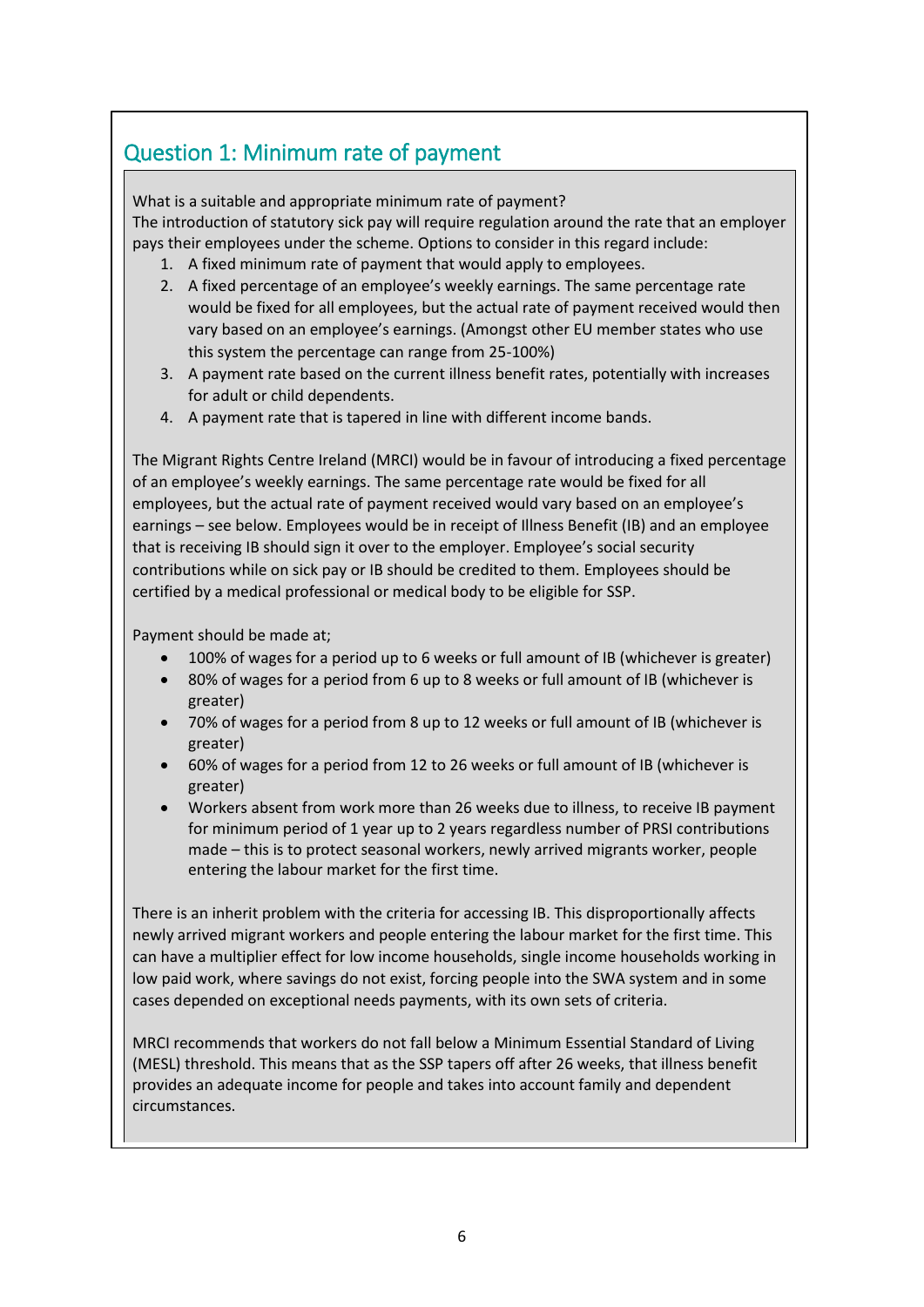# Question 2: Duration of payment

What duration of absence should be covered by statutory sick pay? Under any SSP scheme, employees will be covered for a certain period of absence paid by the employer (in full or in part) followed by illness benefits paid by the social protection system. In other EU member States, statutory sick pay coverage ranges from 15 days or less, to up to 2 years.

Despite the fact that most EU Member States provide a double payment arrangement, with a period paid by the employer (in full or in part) followed by benefits paid through the social protection system, where sick pay is only for an initial shorter period of absence, it is usually followed by illness benefit for the entire duration of sick leave. MRCI recommends a 'mixed', employer-social welfare payment arrangement.

Payment should be made at;

- 100% of wages for a period up to 6 weeks or full amount of IB (whichever is greater)
- 80% of wages for a period from 6 up to 8 weeks or full amount of IB (whichever is greater)
- 70% of wages for a period from 8 up to 12 weeks or full amount of IB (whichever is greater)
- 60% of wages for a period from 12 to 26 weeks or full amount of IB (whichever is greater)
- Workers absent from work more than 26 weeks due to illness, to receive IB payment for minimum period of 1 year up to 2 years regardless number of PRSI contributions made – this is to protect seasonal workers, newly arrived migrants worker, people entering the labour market for the first time.

The 'mixed' employer-social welfare payment arrangement would give employees the financial security during sick leave, and would also put less financial pressure on employers.

Employees should be certified by a medical professional or medical body to avail of the SSP.

MRCI recommends that workers do not fall below a Minimum Essential Standard of Living (MESL) threshold. This means that as the SSP tapers off after 26 weeks, that illness benefit provides an adequate income for people and takes into account family and dependent circumstances.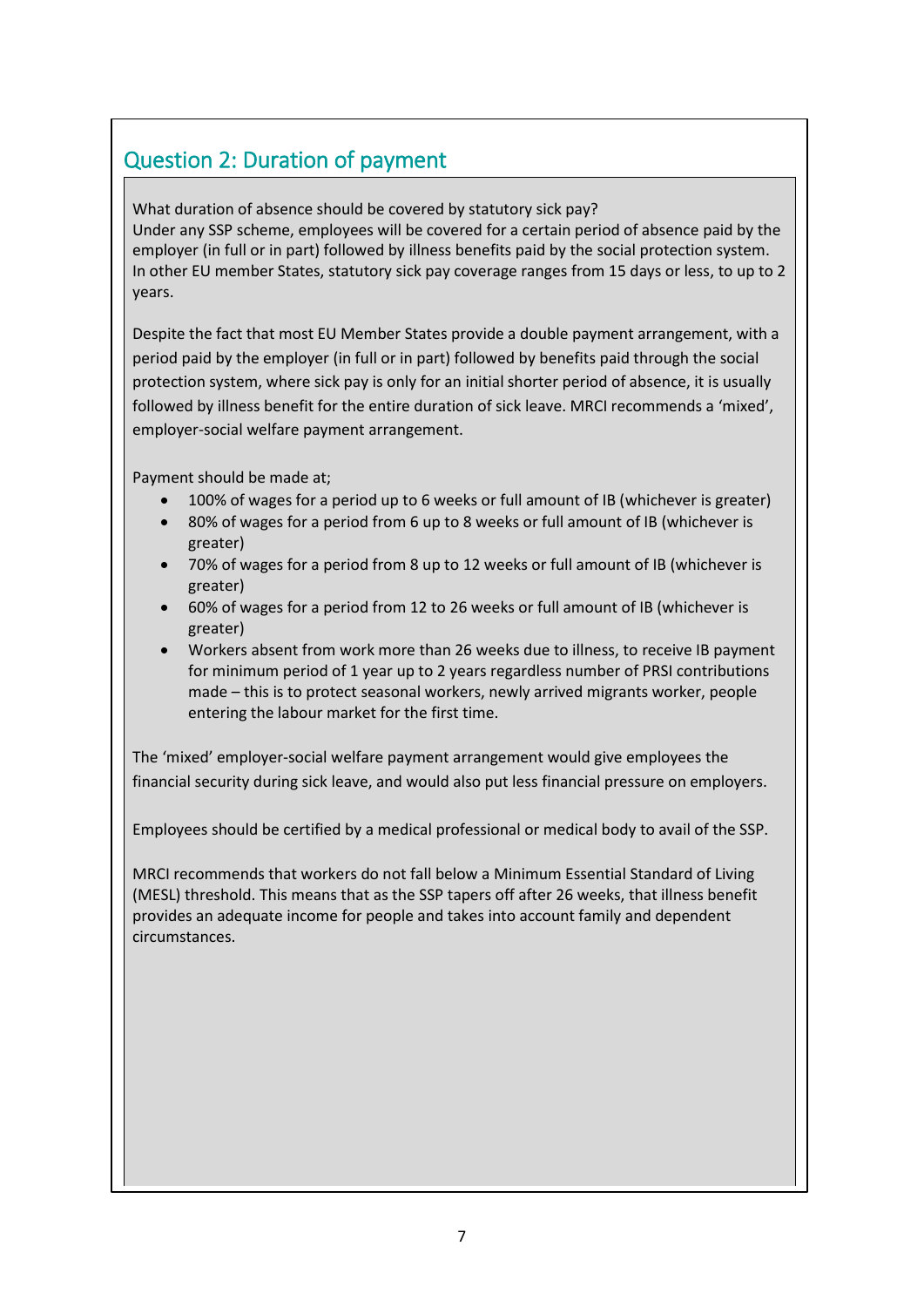# Question 3: Waiting days

Should there be a minimum period that the employee must be out sick before statutory sick pay applies? Under the current Illness benefit system, Illness benefit is paid after a period of 6 days, which are known as waiting days (the number of waiting days will be reduced to a period of 3 days from end February 2021 as part of measures introduced under Budget 2021)

Through our work, we know that workers cannot afford to be sick. They often do not take time off work to get better, even if they are experiencing, for example symptoms of a flu, cold or other illnesses. Many will continue to go to work ill or self-medicated, so as to either not lose their employment or wages. This can often result in workers becoming ill for longer and needing more than one day to recover, along with working while sick, which impacts their performance and productivity. This has long term impacts on the health of a worker.

MRCI recommends these be introduced in tandem with each other;

- 1. That the **waiting day requirement for Illness Benefit be permanently removed.**
- 2. That all employees are eligible to have at least **3 self-certified sick days** a year these do not require a medical certificate.
- 3. The SSP, would have a **waiting period of 3 days** similar to the majority of other EU countries. An employee can use its self-certified days against SSP waiting days, which is 3 in one year.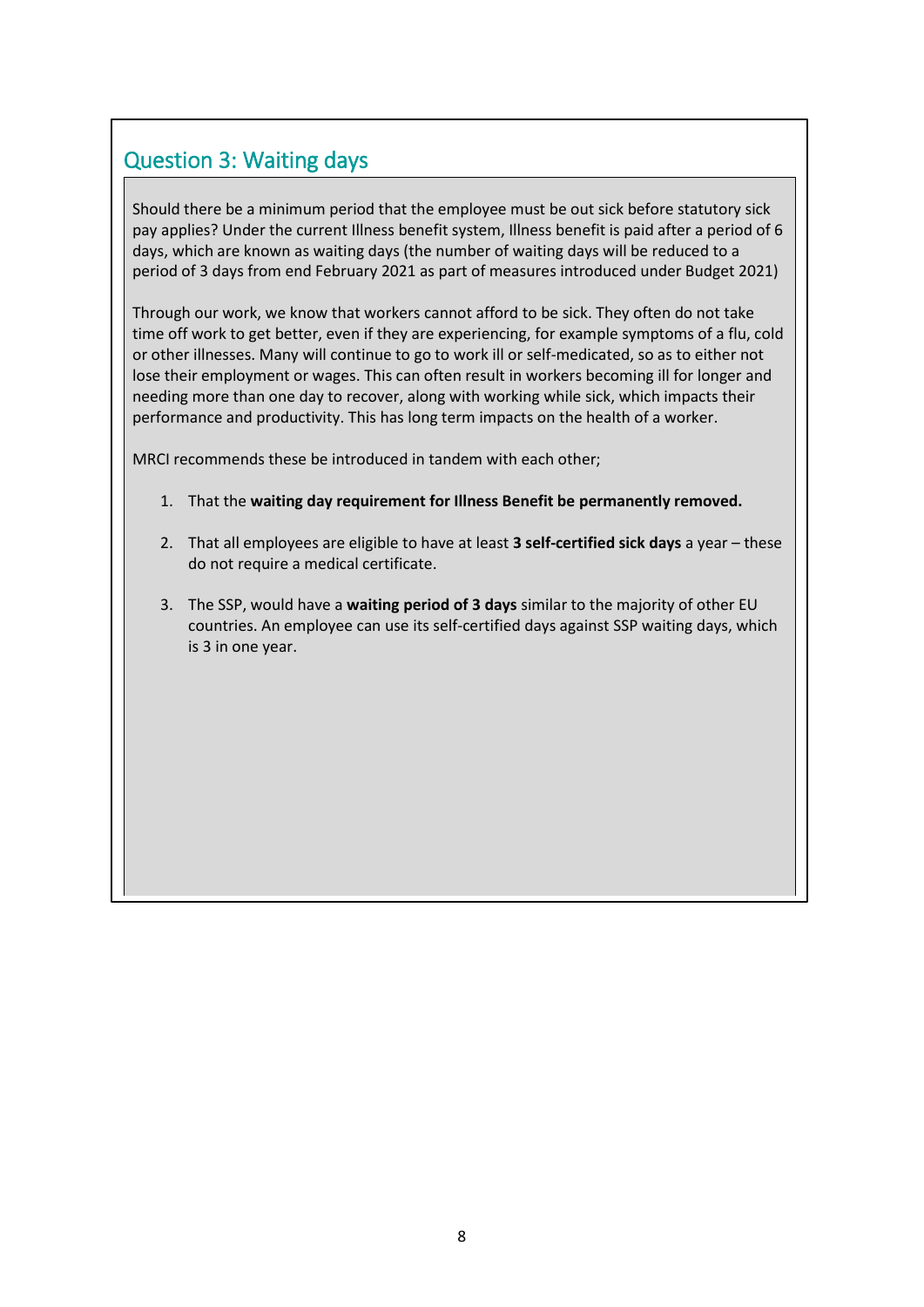# Question 4: Certification of Illness

Should statutory sick pay only apply to illnesses that have been certified by a medical professional or medical body?

MRCI recommend that all employees are eligible to have at least **3 self-certified sick days** a year – these do not require a medical certificate. Absences up **to 2 days** would not need to be covered with certificates issued by a medical professional or medical body. Giving people these days without financial loss, allows workers a chance to get better sooner, and prevents longer term sickness, which is of benefit to both the employee and employer.

Absences due to illnesses that exceed **2 days** would need to be certified by a medical professional or medical body. We know that many people on low wages, who do not qualify for a medical card, find it difficult to pay for a GP and indeed many migrant workers do not have a GP.

Right now, if a person it out sick, and has no sick pay work scheme, but is able to meet ALL the criteria for illness benefit, that person still has no income whatsoever in the  $1<sup>st</sup>$  week of sickness; for the 2<sup>nd</sup> week they receive only €169.17 and from the 3<sup>rd</sup> week the person will be paid a the rate of €203. Even if the person does not have a sick pay scheme, employers require weekly medical certificates. This is costly for workers. The first medical certificate can cost up to €40 - €60, dependent on where a person lives. For subsequent certificates this can cost up to  $\epsilon$ 30 to  $\epsilon$ 60. With the proposed 3 waiting days, the person will get  $\epsilon$ 150 for the 1<sup>st</sup> week, and €203 from week two.

Payment for doctors coupled with the cost of living - rent, food, heat, medication, etc, leaves people with very little to live on and recuperate on. This does not give a Minimum Essential Standard of Living (MESL) and can drive people in to further poverty and puts sick people at risk of homelessness, and becoming seriously ill, which in the long run puts pressure on the health system. SSP and Illness benefit should be treated as part of a commitment to primary care and as preventative approach to workers health and wellbeing. Illness benefit should not fall before the Minimum Essential Standard of Living (MESL).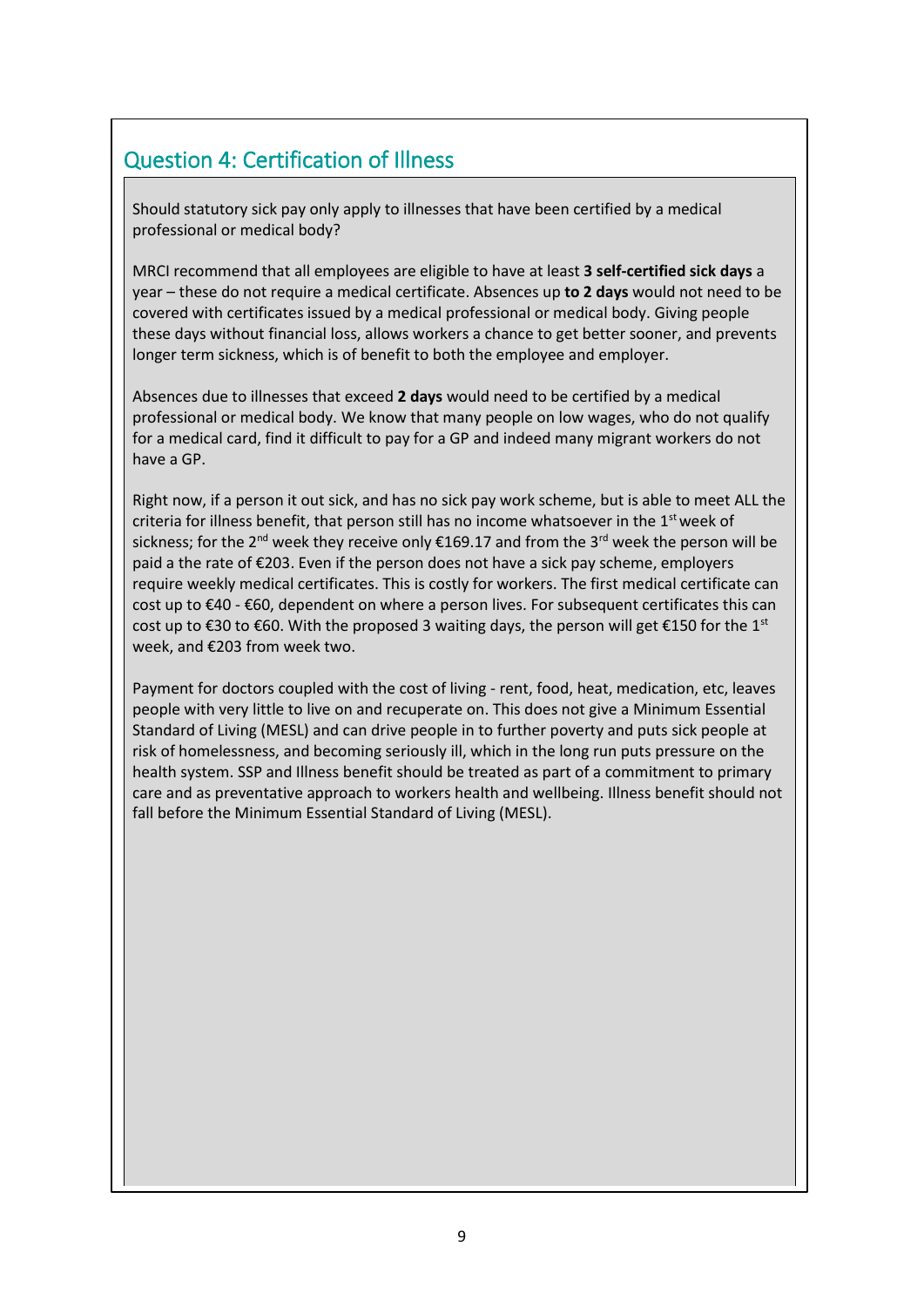# Question 5: Length of service

Should an employee be required to have worked for an employer for a certain period before they are entitled to avail of statutory sick pay? (e.g. an employee would complete six months service before such an entitlement applies, or fully complete the probation period as specified under their employment contract)

- MRCI recommends that no length of service is required or that a very short length of service applies (2-4 weeks)
- MRCI believes that all workers should be allowed to safe and healthy workplaces, including seasonal workers and where contract of employment might be issued for a short time period and may vary from a couple of weeks to couple of months only**.**  Fixed term contracts, in particular those for one year or less should have **no length of service required.**
- There should be **no requirement for any length of service for absences resulting from accidents/incidents** that occur at work or for occupational illnesses.
- Workers on probation period should also be eligible to avail of SSP.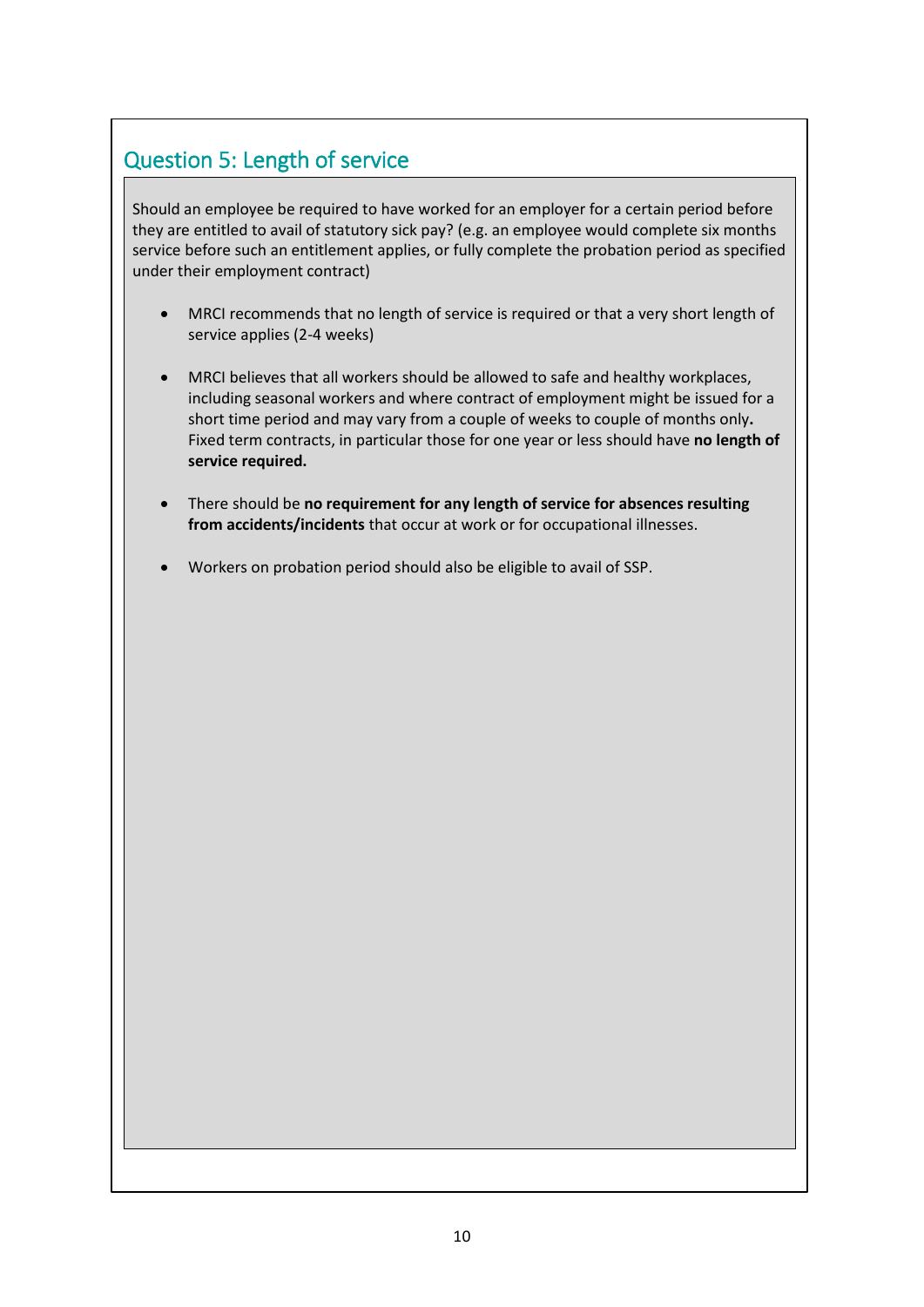# Question 6: Earnings threshold

Should an employee have to satisfy a minimum earnings threshold to avail of statutory sick pay? Should any other eligibility requirements apply?

#### **No minimum earning threshold should apply for the SSP.**

A minimum level for illness benefit should not fall below the Minimum Essential Standard of Living, the standard of living below which no one should be expected to live

During the Covid-19 pandemic the Government introduced the Pandemic Unemployment Payment, and recognized that €350 is the bare minimum for a worker to meet their basic financial needs. This approach should be applied in all cases, for all workers, to ensure that they do not fall below the Minimum Essential Standard of Living (MESL).

An examination of a maximum level of Illness Benefit, for example, at replacement levels of 50%, 60% and 70% up to average yearly earnings for full-time employment or using sector/industry specific benchmarks could be undertaken.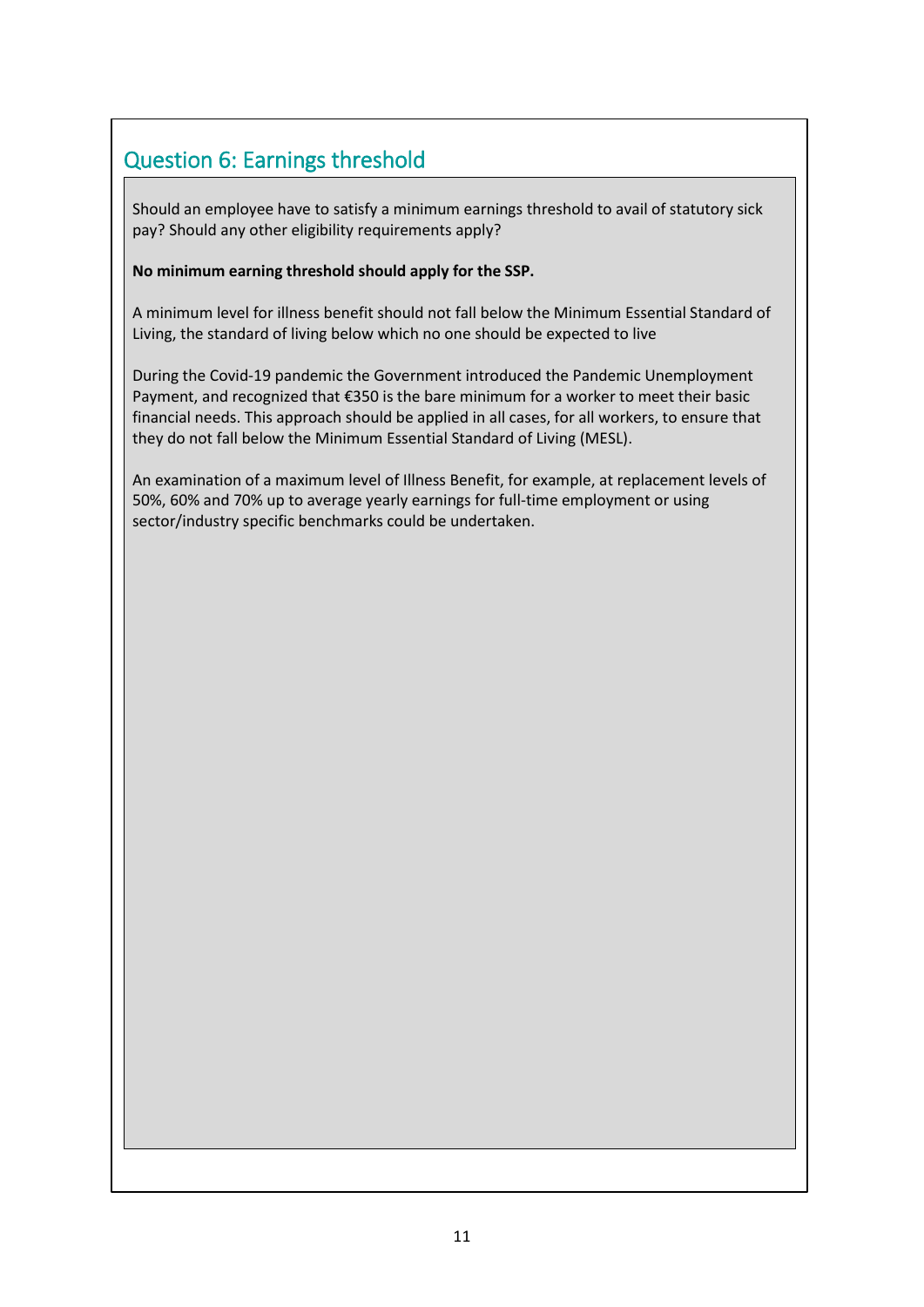# Question 7: Employer supports

Should financial supports be put in place for employers who genuinely can't afford to pay the rates of SSP? What is the best way to establish if employers genuinely can't afford to pay?

A clause that includes an inability to pay could be triggered under specific criteria. This must be robust and not provide an incentive for employers to circumvent their responsibilities, but equally is a safeguard for those who are struggling.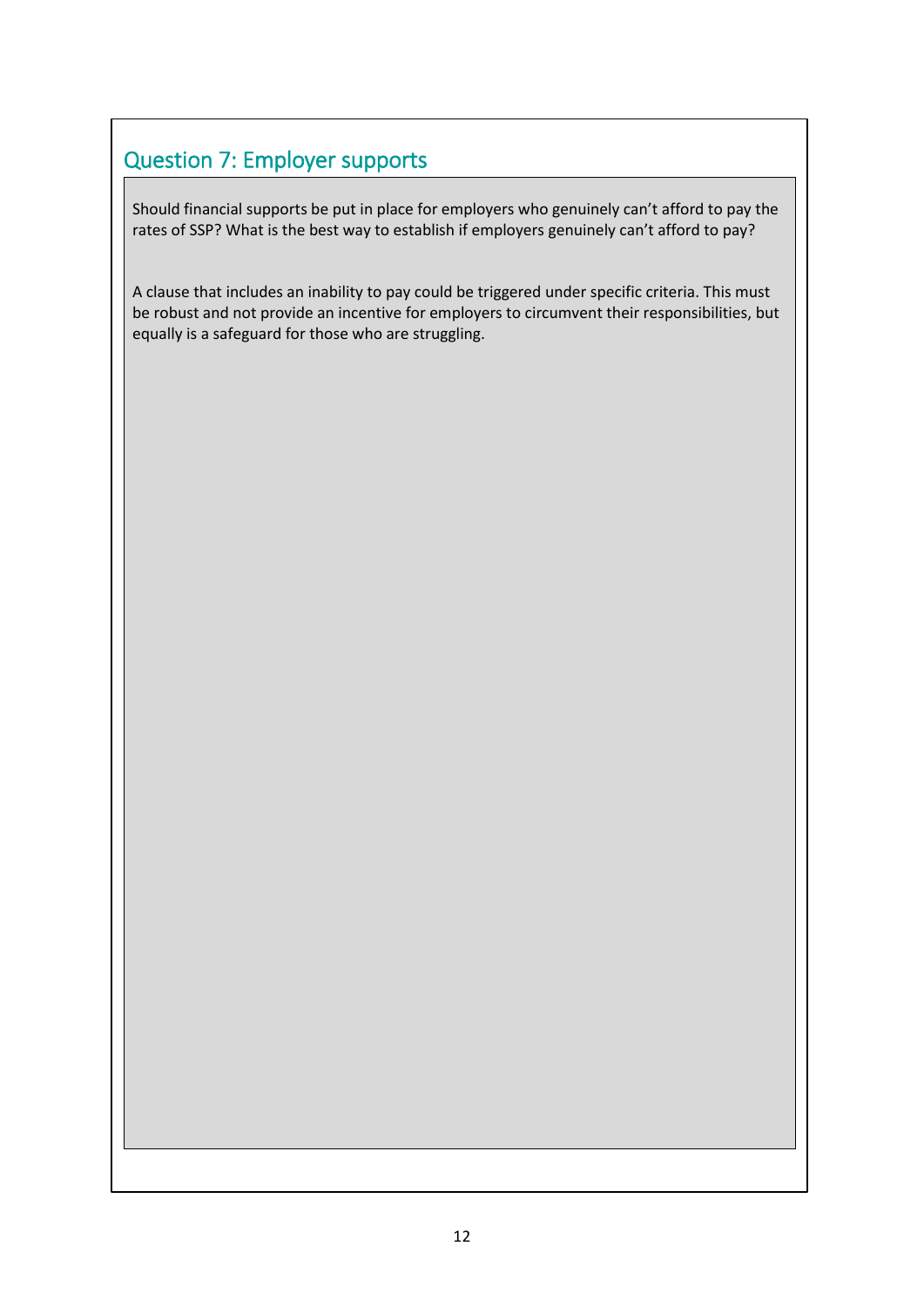### Question 8: Rehabilitation programmes

Should rehabilitation and reintegration programmes, for employees who have been absent due to long term illnesses, be introduced along with SSP?

It can be difficult for workers to re-integrate into the workforce and employment if they have been out of work for long term illness. This could include people to returning to work parttime for a period of time and to be given light duties for a period of time and at the doctor's recommendation. MRCI recommends that workplaces introduce workplace rehabilitation process policies. Policies should aim to provide guidance and support to an injured worker to enable safe and timely return to work after an injury or illness.

The rehabilitation process is about finding the best ways for the worker to remain at work and engaged with the workplace while keeping their valuable work skills. Rehabilitation aims to return the worker to the job they had before their injury. If the worker is unable to return to their pre-injury job soon after their injury, a temporary duties program should (this may include temporary modifications and/or restrictions of a person's normal job tasks, with the aim to return to full duties over a period of time) be developed to enable the worker to return to work safely over a period of time.

Workplace rehabilitation is beneficial to both the injured worker and the employer. It allows workers to recover faster; minimises disruption to family, social and working life; improves physical conditions and confidence about returning to work; and can enable earlier return to productive work providing for job and financial security. It also helps workers deal with an injury or illness and return to a normal work routine. Employers retain rather than loose skilled workers, and are able to control the cost of work injury e.g. by getting workers back to work in a safe and timely manner, reducing the costs of replacing staff.

Introduce a state supports for workers and employers to enable workers to return to work after being out for long term sickness (8+ weeks). This is particularly relevant as workers may return to work on part-time basis and is moved off illness benefit, but may not yet be earning a full-time wage, so that the worker is earns a Minimum Essential Standard of Living.